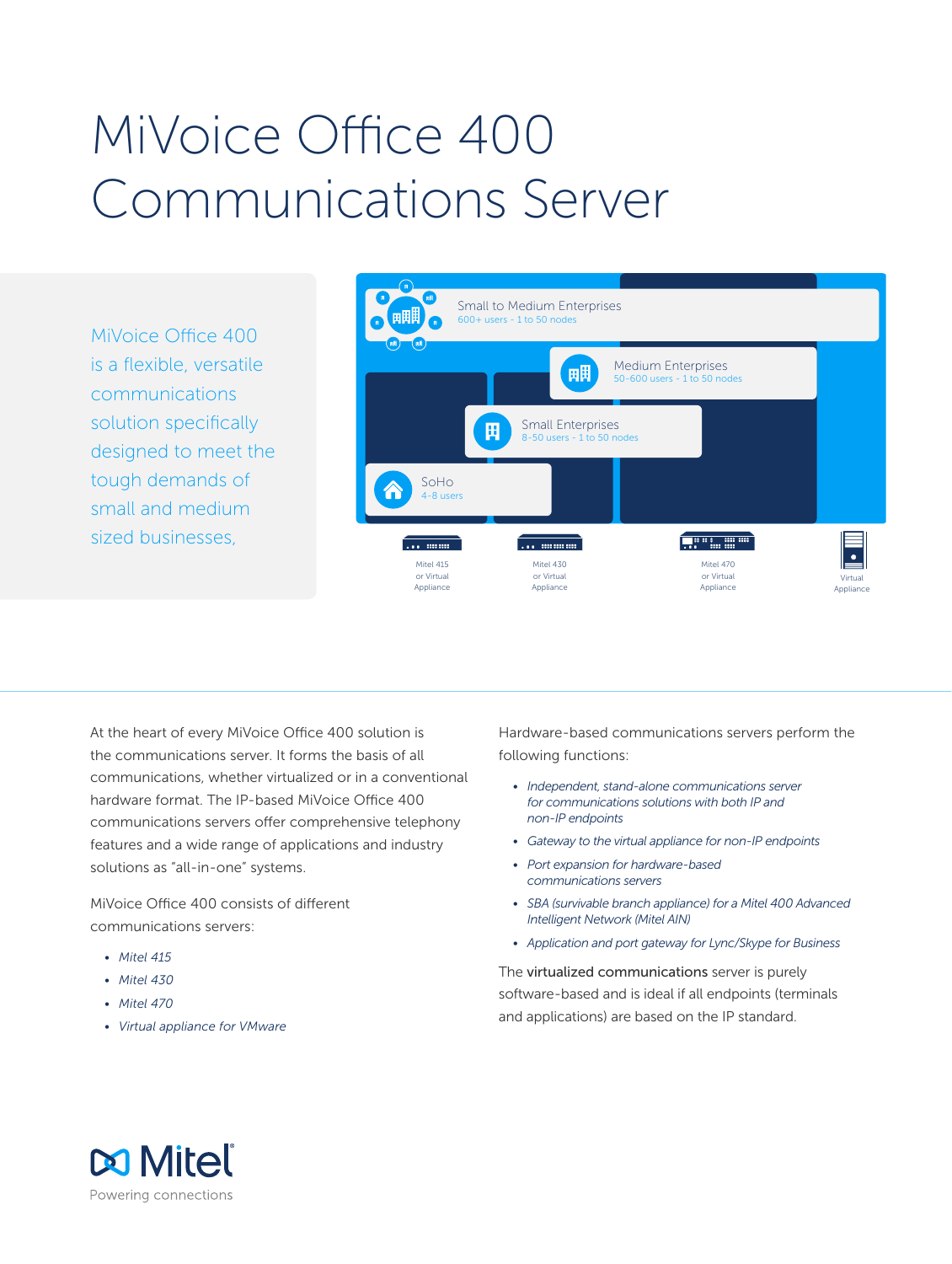# Virtual Appliance

The new, visualized version of MiVoice Office 400 from Mitel supports customers as they move toward the cloud. MiVoice Office 400 Virtual Appliance offers the highest performance range of a MiVoice Office 400 solution and can be scaled from 4 to even more than 600 endpoints.

It can be used in two different ways:

## 1. AS A FULL IP-SOLUTION

- *• An infrastructure for IT and telephony*
- *• IP- and SIP-based terminals*
- *• Networked centrally or using SIP*

## 2. AS THE CORE OF A COMBINED SOLUTION

- *• Asynchronous balanced node of IP- and non-IP endpoints*
- *• Up to 49 Mitel 415, 430 or 470 to support analog/digital telephones, BRI/PRI ATM, KNX or fax functions*
- *• Centralized administration*
- *• Smooth migration of existing MiVoice Office 400, IntelliGate and BusinessPhone communications solutions, as well as from third-party communications systems*

# Mitel 470 Application Server

Mitel 470 offers an optional integrated application server with all applications preinstalled (CTI, Call Center, FAX server and PC communications). The entire communications solution therefore comes in one "box" and there is no requirement to integrate additional servers into the customer's IT infrastructure.

# Mitel 470 as Lync/Skype for Business Gateway

Mitel opens up the full spectrum of modern business communications to Microsoft Lync 2013 users. This ranges from terminals to networks and highly efficient mobility solutions, right through to operator workstations, call centers and industry solutions. Mitel 470 offers an easy-to-manage "all-in-one" package for all these features — combined with flexibility, scalability and low TCO.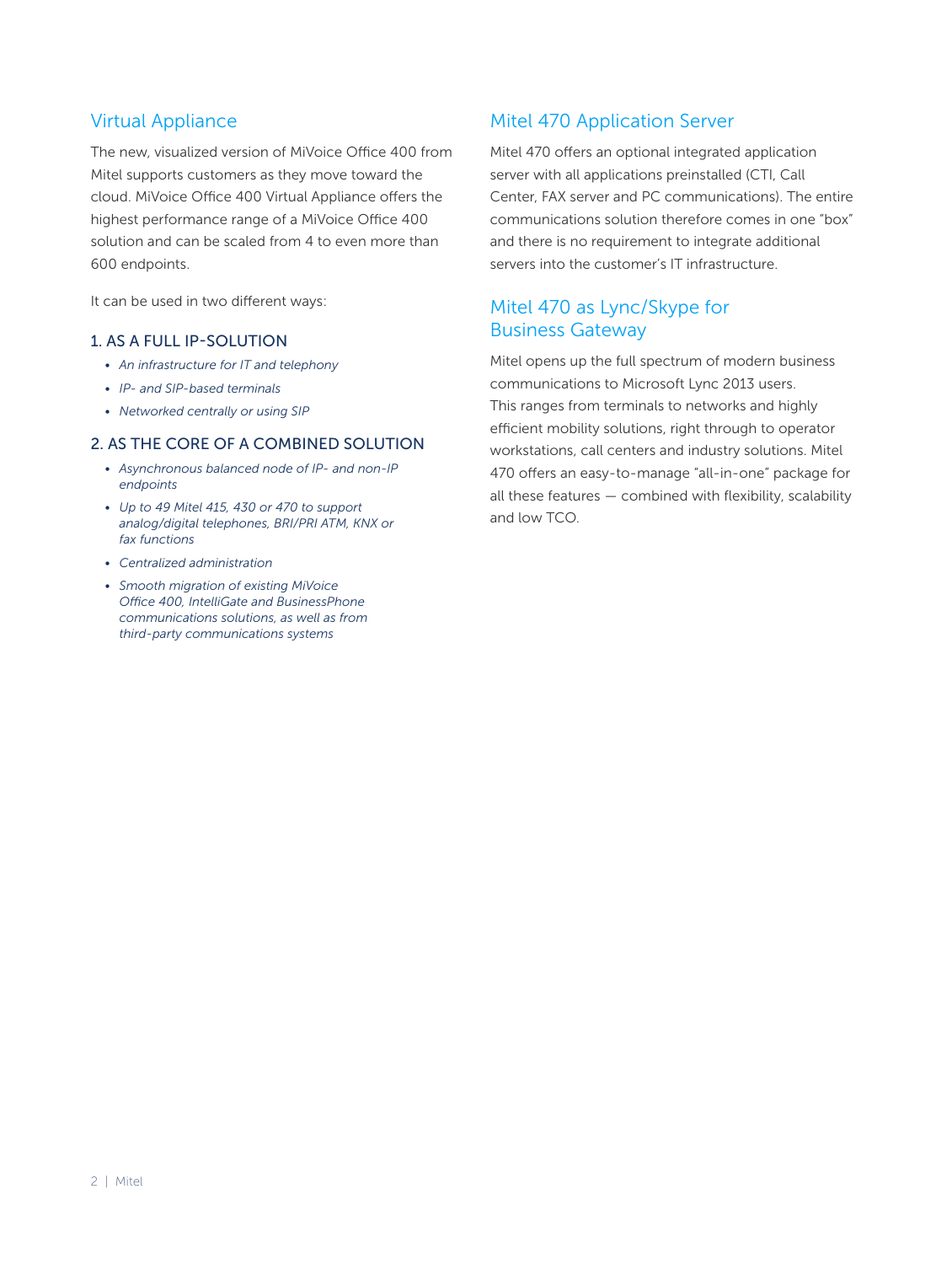# Features:

#### OVERVIEW OF TERMINALS:

- *• Deskphones (SIP, digital, analog) with keypad expansion modules (SIP, digital)*
- *• DECT phones with alarm and video function*
- *• Softphones (for Windows, iOS and Android)*
- *• Fixed Mobile Convergence (FMC)*
- *• Mitel Mobile Client*
- *• Conference phones*
- *• Video and collaboration phone*

#### INTEGRATED APPLICATIONS:

- *• Fax Server*
- *• Call Center*
- *• 1560/1560 IP PC Operator*
- *• Hospitality Package*

#### IP INTERFACES:

- *• DHCP client*
- *• SIP, direct SIP (Lync 2013, Skype for Business 2015)*
- *• Call Data Records (CDR)*
- *• PMS interface (FIAS protocol)*
- *• TAPI 2.1*
- *• CSTA III XML, UACSTA*
- *• LDAP (server)*
- *• SIMPLE (presence only)*
- *• SMTP, TFTP, FTP, Telnet*
- *• HTTP, HTTPS*
- *• Messaging and alarm (ATAS)*
- *• KNX (building automation)*

#### USER SERVICES

- *• Native multiline audio/video calls*
- *• Call by name, name resolution, CLIR*
- *• Call forwarding CFU, CFNR*
- *• Call back on no reply and no answer*
- *• Programmed keys, macro keys, feature keys with status supervision*
- *• PIN protected Phone lock*
- *• User supervision keys with call pickup*
- *• CLIP and Picture ID display*
- *• Mutliple devices in One Number and personal call routing*
- *• Take (seamless call transfer from one phone to another)*
- *• Presence profiles and supervision (standalone or with Exchange integration)*
- *• Day/night switch and supervision*
- *• User personal web portal*
- *• Free Seating/Hot Desking*
- *• Integrated phone book: T9 or alphabetic name search*
- *• Phone to phone text messaging*
- *• Private/business calls*
- *• Appointment call*
- *• Abbreviated dialing*
- *• Personal contacts*
- *• Door opening (analogue/SIP)*

## EMBEDDED MEDIA SERVICES

- *• Legacy analogue and digital telephony interfaces*
- *• Voice over IP (VoIP) for end points and trunks, audio and video*
- *• Secure VoIP (SRTP/TLS, mTLS) for end points and trunks*
- *• Voicemail with VM to email, voicemailbox, multiple greetings, message forwarding, group mailboxes*
- *• Call recording with email distribution*
- *• IVR and Auto Attendant*
- *• Dial in conference bridge, add-hoc and predefined conferences*
- *• Ad-hoc Video conferencing (direct media, on video phones up to 4 party)*
- *• Announcement before answer*
- *• Multiple music on hold*
- *• Manual and automated Intercom service*
- *• Intrusion, silent intrusion*
- *• Number in queue announcement for ACD*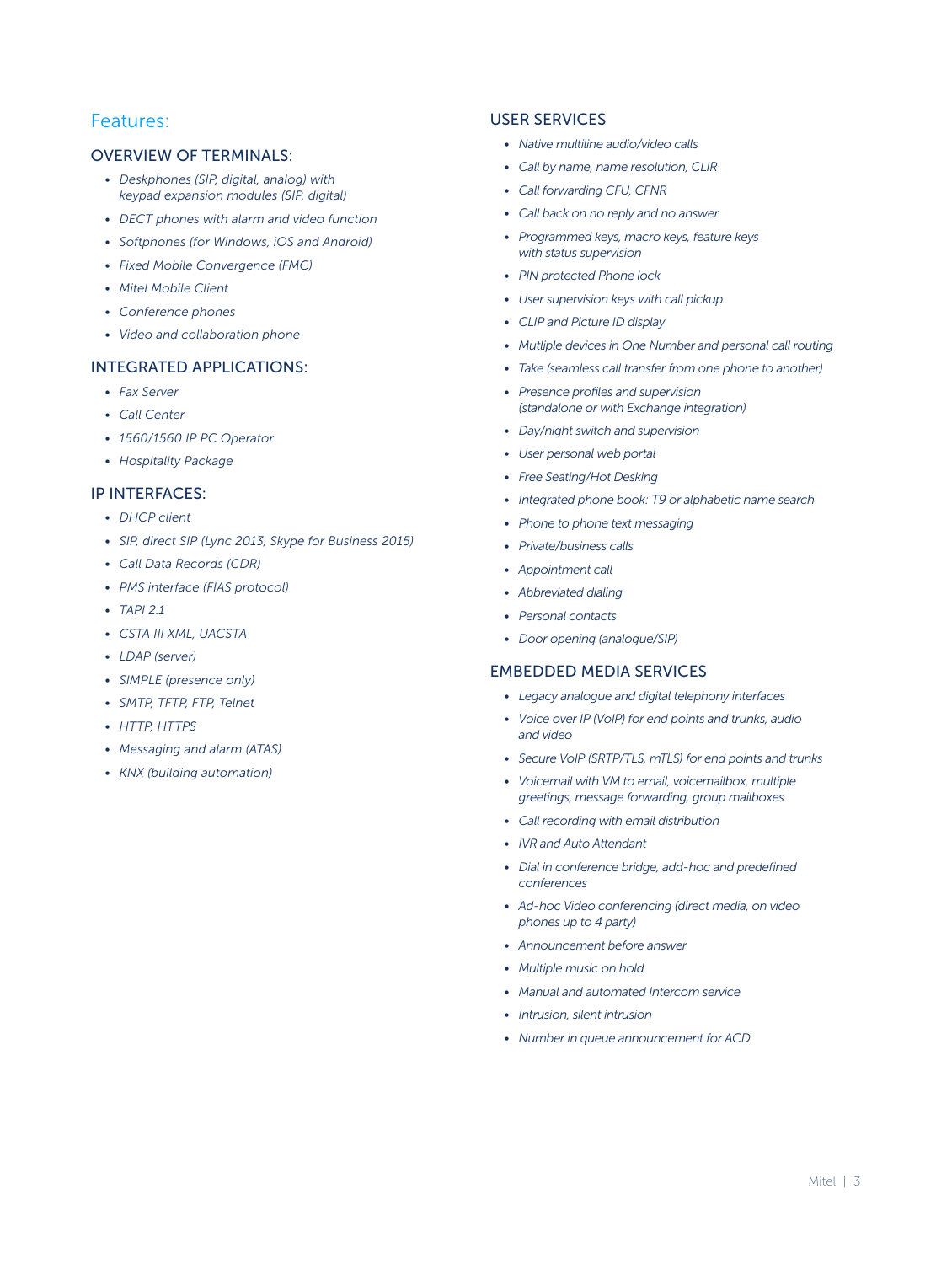## ROUTING SERVICES

- *• DDI*
- *• User groups (cyclic, linear, global)*
- *• Presence based routing*
- *• Line keys*
- *• General bell*
- *• Phone based and PC-Operator*
- *• ACD*
- *• Least Cost Routing*
- *• CLIP based routing*
- *• Black lists*
- *• Internal/External mapping*
- *• Emergency calls*
- *• Hotline*

# **NETWORKING**

- *• Full featured transparent networking with single point of administration*
- *• SIP secure distributed networking*
- *• ISDN QSIG networking*
- *• ISDN virtual networking over PSTN*
- *• PSTN-Overflow if network interruption or bandwidth problems in IP-Network*

## EMBEDDED APPLICATIONS

- *• CTI server*
- *• Microsoft© Exchange contacts and presence integration*
- *• Call Center with skills, statistics*
- *• FAX Server*
- *• Hospitality PMS (web based)*

# ADMINISTRATION/SUPERVISION/MAINTENANCE

- *• Web based administration with multiple access levels*
- *• Remote configuration/update/maintenance via IP (SRM service) or ISDN (BRI)*
- *• Call Charge counters supervision*
- *• Automated backup with email or ftp distribution*
- *• System supervision with error notifications to multiple interfaces like email, SNMP, SRM, …*
- *• Excel based configuration import/export*

#### IP SERVICES

- *• DHCP server with predefined Mitel vendor class profiles*
- *• VoIP direct media (audio/Video) and RTP relay (audio), G.711/729*
- *• Service-Qualität (QoS) Diffserv, 802.1Q/P*
- *• LDAP phonebook server*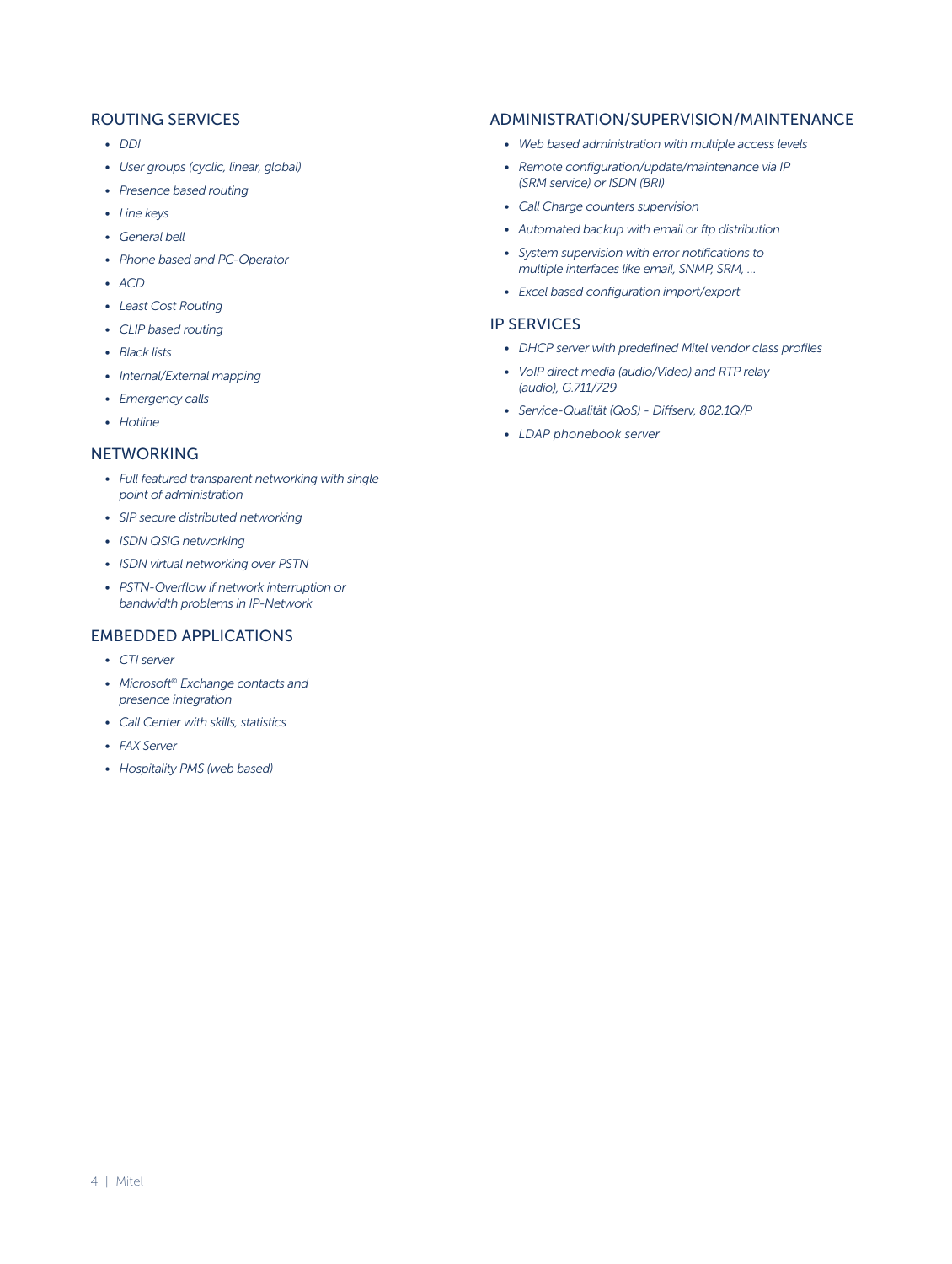| Support and/or maximal capacities                 | 415                         | 430            | 470     | 470 with<br><b>AIN Nodes</b> | <b>Virtual Appliance</b><br>(Standalone) | <b>Virtual Appliance</b><br>with Gateways /<br><b>AIN</b> |  |  |
|---------------------------------------------------|-----------------------------|----------------|---------|------------------------------|------------------------------------------|-----------------------------------------------------------|--|--|
| Users/phones                                      |                             |                |         |                              |                                          |                                                           |  |  |
| Users                                             | 12                          | 50             | 600     | 600                          | 1200                                     | 1200                                                      |  |  |
| Max. simultaneous calls                           | 30                          | 41             | 250     | 250                          | 250                                      | 250                                                       |  |  |
| Mitel 6800 SIP/BluStar/SIP DECT Phones            | 10                          | 50             | 600     | 600                          | 1200                                     | 1200                                                      |  |  |
| Mitel Conference phones/Video Phones              | 10                          | 50             | 600     | 600                          | 1200                                     | 1200                                                      |  |  |
| MiVoice 5300 IP Phones                            | 12                          | 50             | 600     | 600                          | 1200                                     | 1200                                                      |  |  |
| MiVoice 2380 IP Softphones                        | 10                          | 50             | 600     | 600                          | 1200                                     | 1200                                                      |  |  |
| BluStar phones and clients                        | 10                          | 50             | 600     | 600                          | 1200                                     | 1200                                                      |  |  |
| Standard SIP                                      | 10                          | 50             | 600     | 600                          | 1200                                     | 1200                                                      |  |  |
| MiVoice 5300 Digital Phones                       | 12                          | 40             | 448     | 600                          |                                          | 1200                                                      |  |  |
| Dialog 4200 Phones                                | $\circ$                     | $\circ$        | 224     | 600                          |                                          | 1200                                                      |  |  |
| Operator Phones                                   | $\overline{4}$              | 8              | 32      | 32                           | 32                                       | 32                                                        |  |  |
| MiVoice 1560/1560 IP PC Operator                  | $\overline{4}$              | 8              | 32      | 32                           | 32                                       | 32                                                        |  |  |
| BLF Keys on SIP Phones                            | 200                         | 200            | 4000    | 4000                         | 4000                                     | 4000                                                      |  |  |
| Mobility                                          |                             |                |         |                              |                                          |                                                           |  |  |
| Integrated DECT base stations SB4+/SB8            | 10/5                        | 20/10          | 224/112 | 255                          | $\overline{\phantom{a}}$                 | 255                                                       |  |  |
| Integrated DECT Phones                            | 10                          | 50             | 600     | 600                          |                                          | 1200                                                      |  |  |
| Integrated DECT/non-DECT<br>connections max.      | 10                          | 20             | 50      | 250                          |                                          | 250                                                       |  |  |
| <b>SIP-DECT RFPs</b>                              | 4096                        | 4096           | 4096    | 4096                         | 4096                                     | 4096                                                      |  |  |
| <b>SIP-DECT Phones</b>                            | 10                          | 50             | 600     | 600                          | 1200                                     | 1200                                                      |  |  |
| Mobile / External Extension                       | 10                          | 50             | 255     | 255                          | 1200                                     | 1200                                                      |  |  |
| Mobile Clients                                    | 10                          | 50             | 600     | 600                          | 800                                      | 800                                                       |  |  |
| <b>Mobile Client Controllers</b>                  | 10                          | 10             | 10      | 10                           | 10                                       | 10                                                        |  |  |
| Volp                                              |                             |                |         |                              |                                          |                                                           |  |  |
| <b>SIP Access Channels</b>                        | 16                          | 32             | 240     | 240                          | 240                                      | 240                                                       |  |  |
| SIP Providers/Accounts                            | 10/500                      | 10/500         | 10/1200 | 10/1200                      | 10/1200                                  | 10/1200                                                   |  |  |
| AIN Nodes (transparent networking)<br>or Gateways | $\circ$                     | 11             |         | 41                           |                                          | 50                                                        |  |  |
| SIP Networking nodes (direct connections)         | 100                         | 100            | 100     | 100                          | 100                                      | 100                                                       |  |  |
| Number of lines on 6800 phones keys               | $24 - 60$                   | $24 - 60$      | 48-400  | 48-400                       | 48-400                                   | 48-400                                                    |  |  |
| IP media channels (G.711/G.729)                   | 8/8                         | 18/18          | 250/164 | 250/250                      | 250/50                                   | 250/250                                                   |  |  |
| Fax over IP channels (T.38)                       | 1                           | $\overline{2}$ | 142     | 250                          |                                          | 250                                                       |  |  |
| Line Echo cancellation                            | G.168                       |                |         |                              |                                          |                                                           |  |  |
| IP/VoIP security protocols                        | SRTP, TLS, mTLS, AES, HTTPS |                |         |                              |                                          |                                                           |  |  |